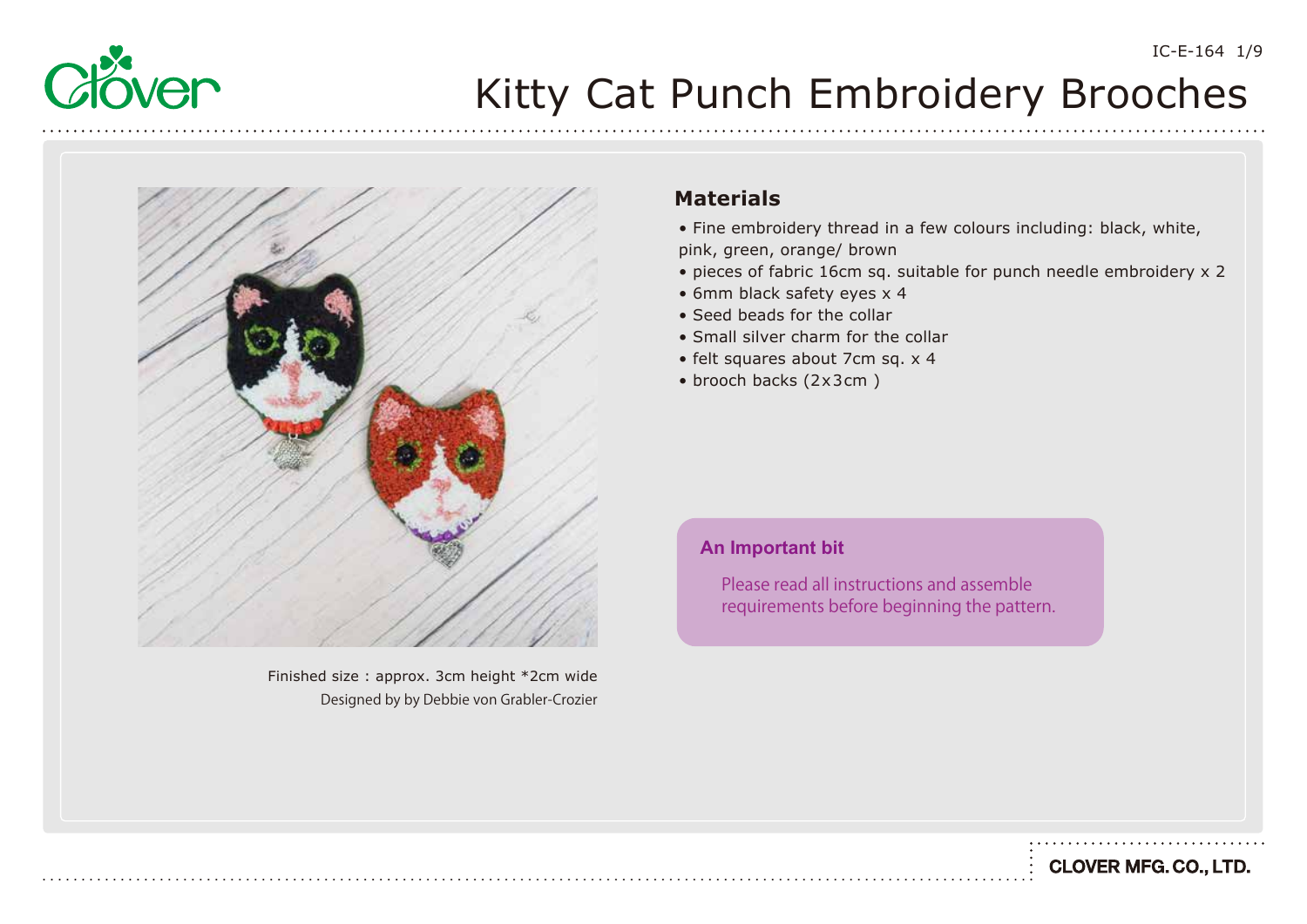

### Kitty Cat Brooches

### **Tools**

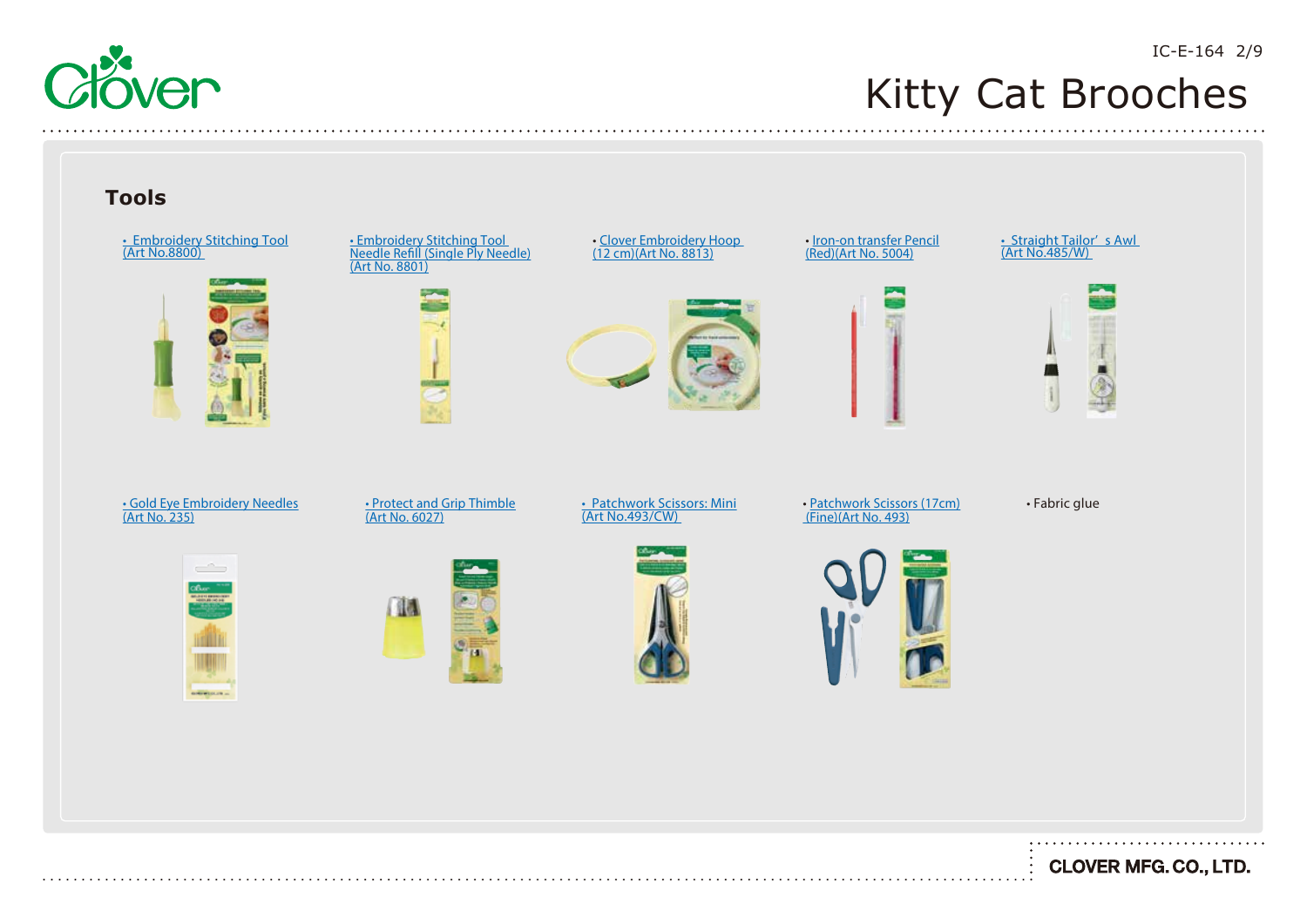

### **Making**

 $\overline{\phantom{a}}$ 



Print off the template and trace the image with the Iron-on Transfer pencil. Transfer the image onto the fabric with your iron.

Place the fabric with the image on into the hoop so that the image is central and tighten the hoop.

**CLOVER MFG. CO., LTD.**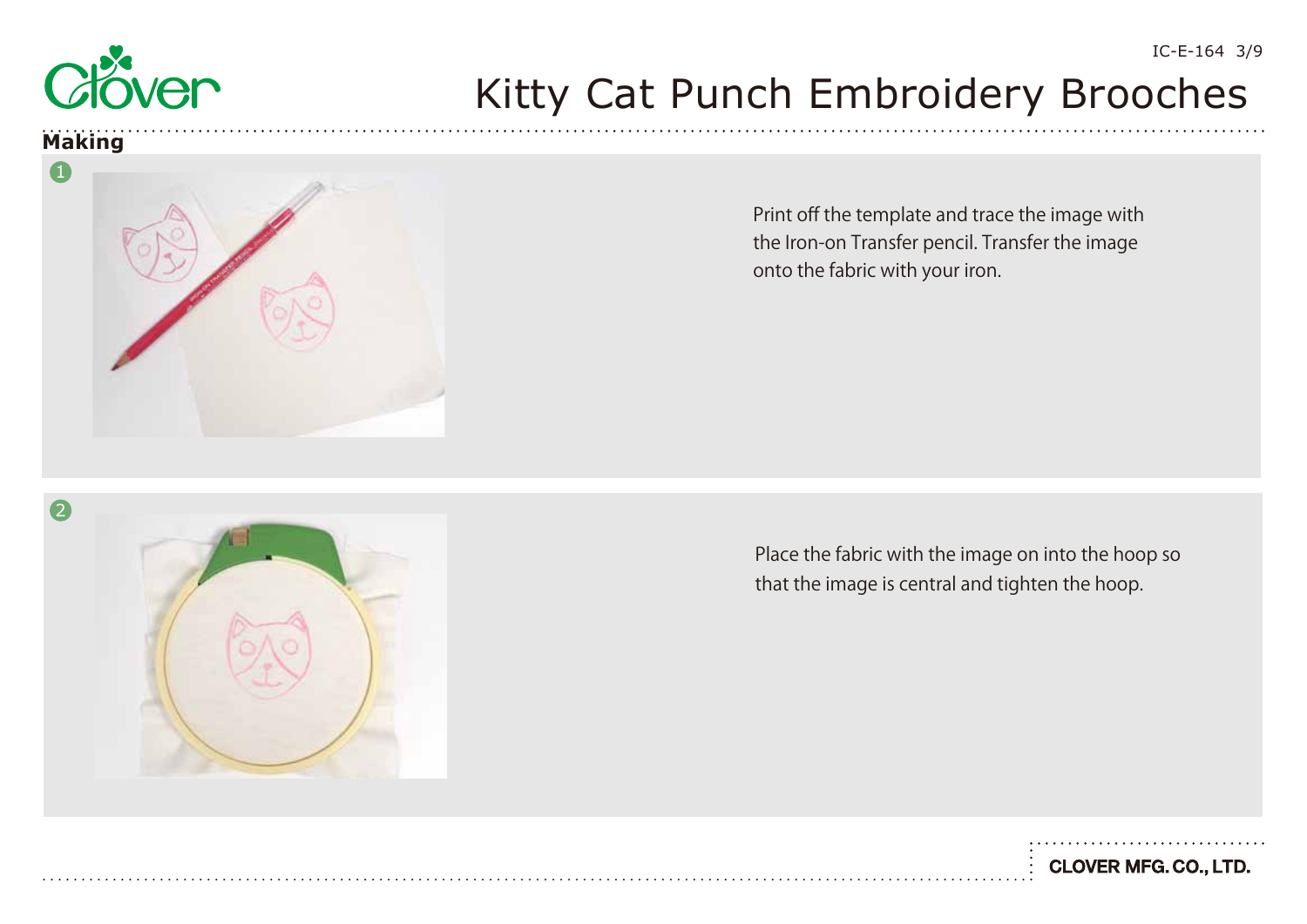

3

4

# Kitty Cat Punch Embroidery Brooches

Thread the punch needle with the first colour and begin. The pink ears are the best place to start.

The black comes next leaving a large area for the

eyes.

Next the green around the eyes.

**CLOVER MFG. CO., LTD.** 

IC-E-164 4/9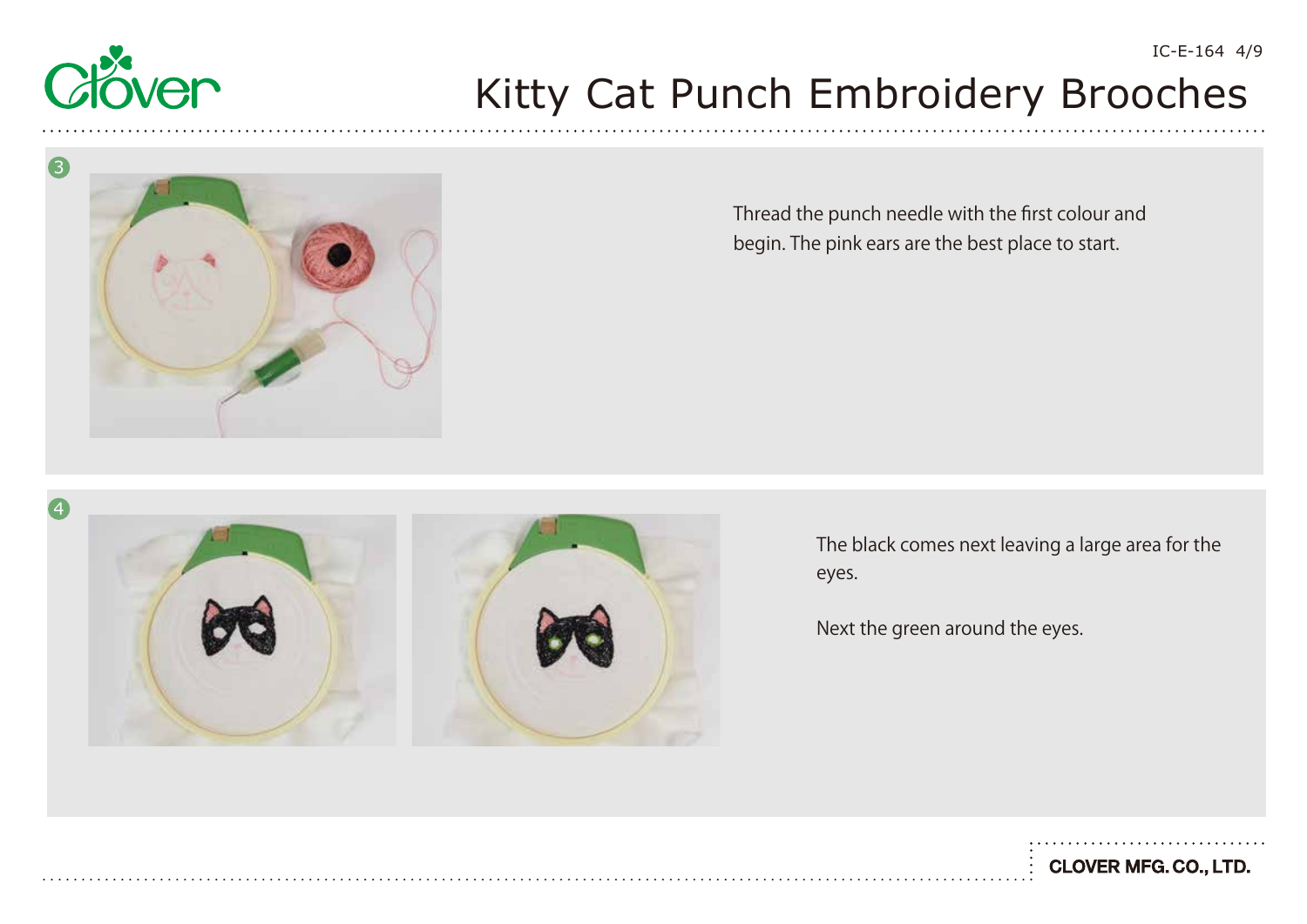



And the white area. Finally, fill in the pink mouth and nose.



Coat the back of the work with fabric glue.

tip: The best way is to put some glue on and then spread it with your finger.

IC-E-164 5/9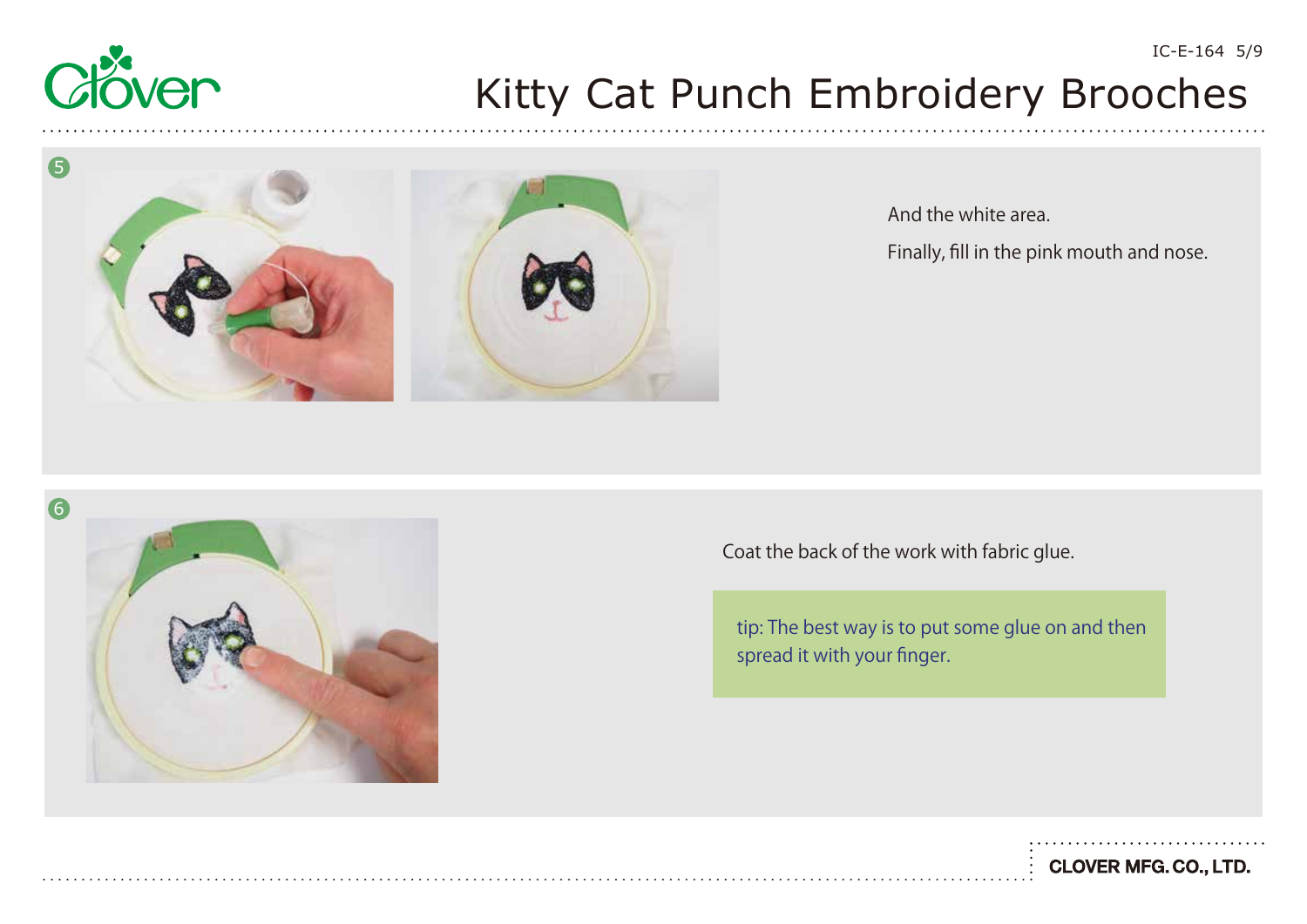



When the glue is dry, use the awl to poke two holes for the eyes.

8

Insert the eyes and trim the excess from the back.



IC-E-164 6/9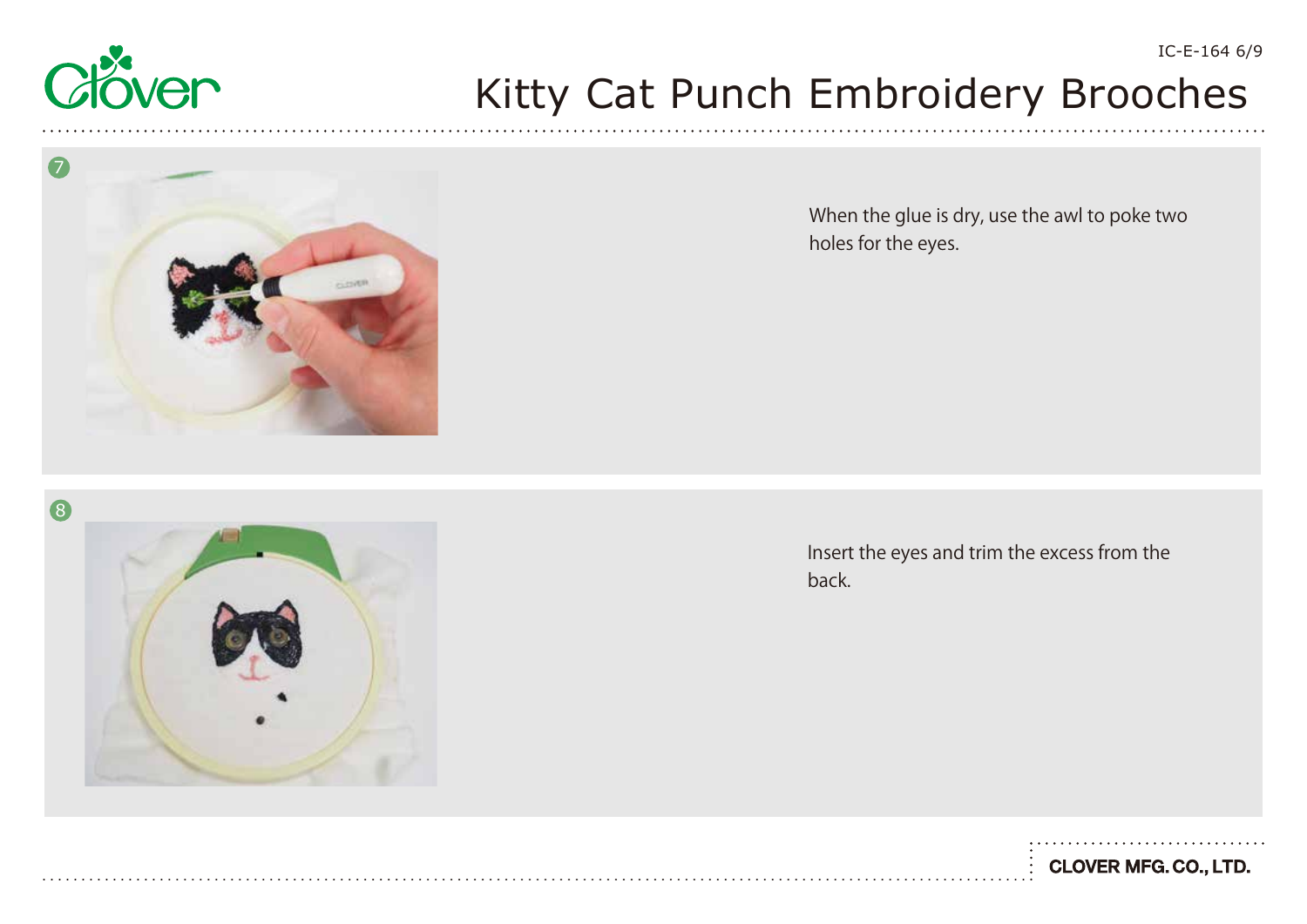





It is time to take the brooch out of the embroidery hoop. Trim the area around the cat so that about 1cm remains.

Make little snips in this 1cm margin.



Fold the excess fabric back and glue it to the back of the embroidery.

Glue the brooch onto the felt and allow it to dry. With the hand sewing needle, attach six or seven beads for a collar.

**CLOVER MFG. CO., LTD.** 

IC-E-164 7/9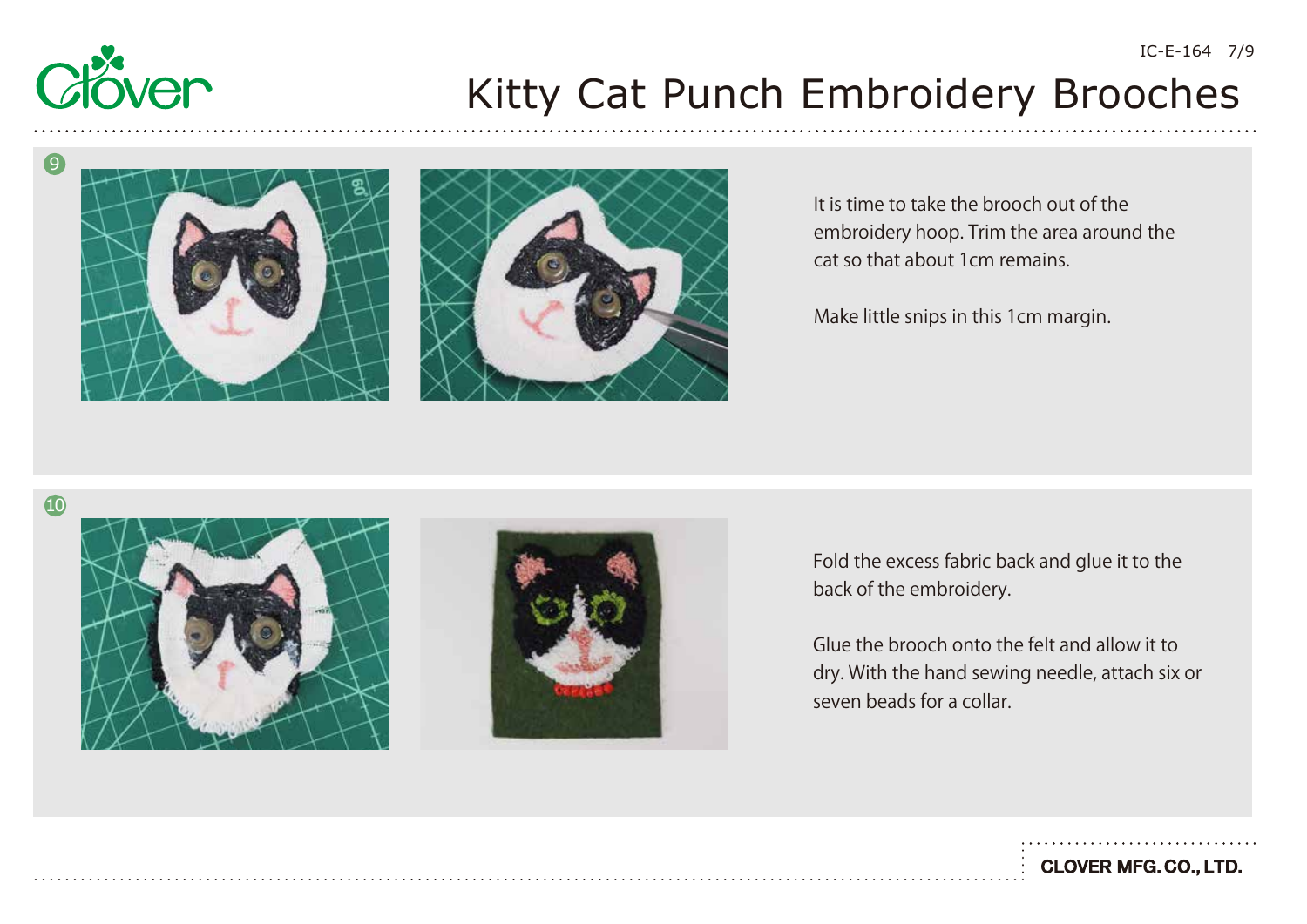





Finally, sew the brooch back onto the back about 1.5cm down from the top.

**CLOVER MFG. CO., LTD.**